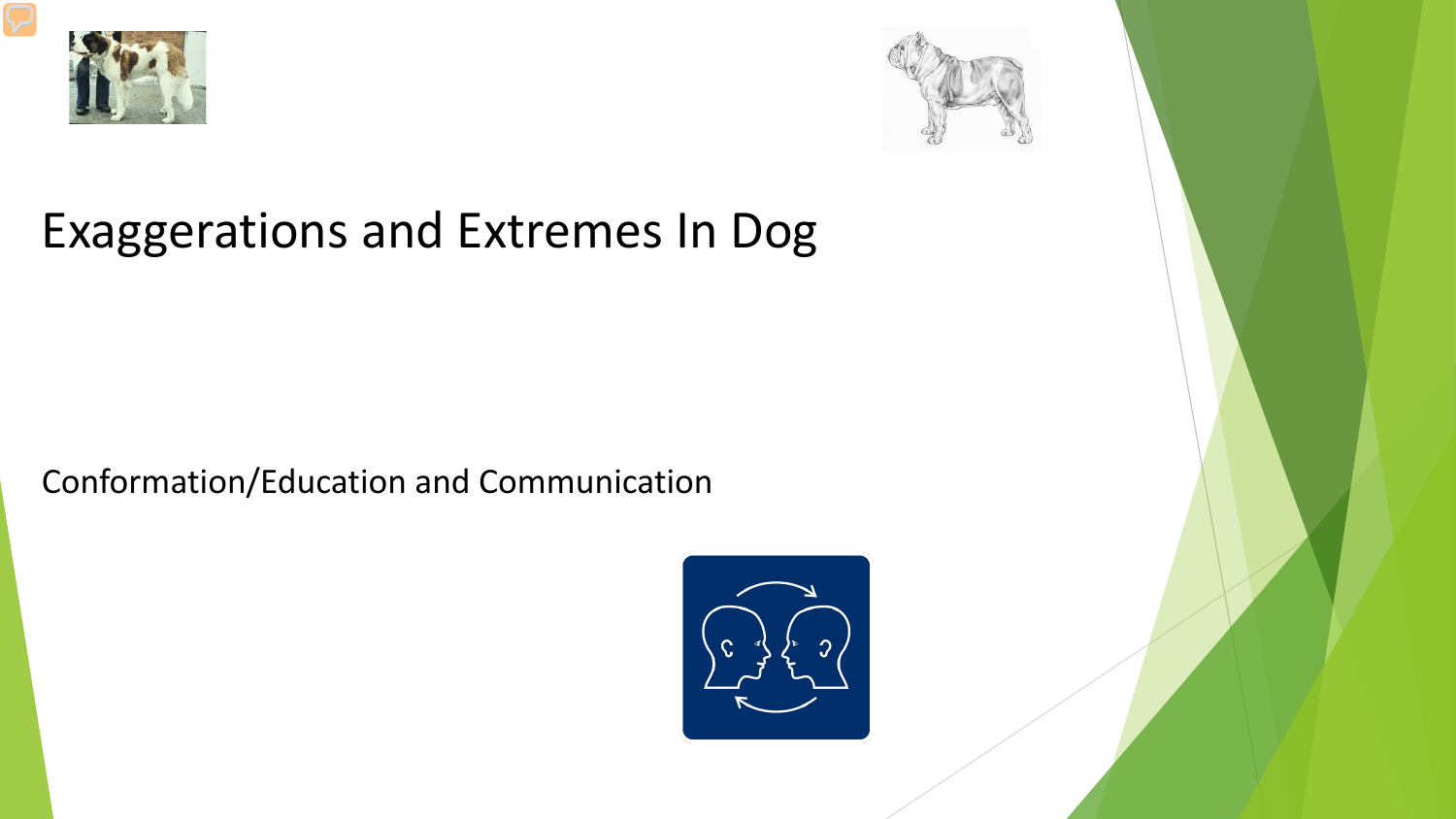

SCOPE: brachycephalic dogs – focus on BOAS

Start with the "most affected"

- English Bulldog
- **French Bulldog**
- $\blacktriangleright$  Pug
- (Boston terrier)

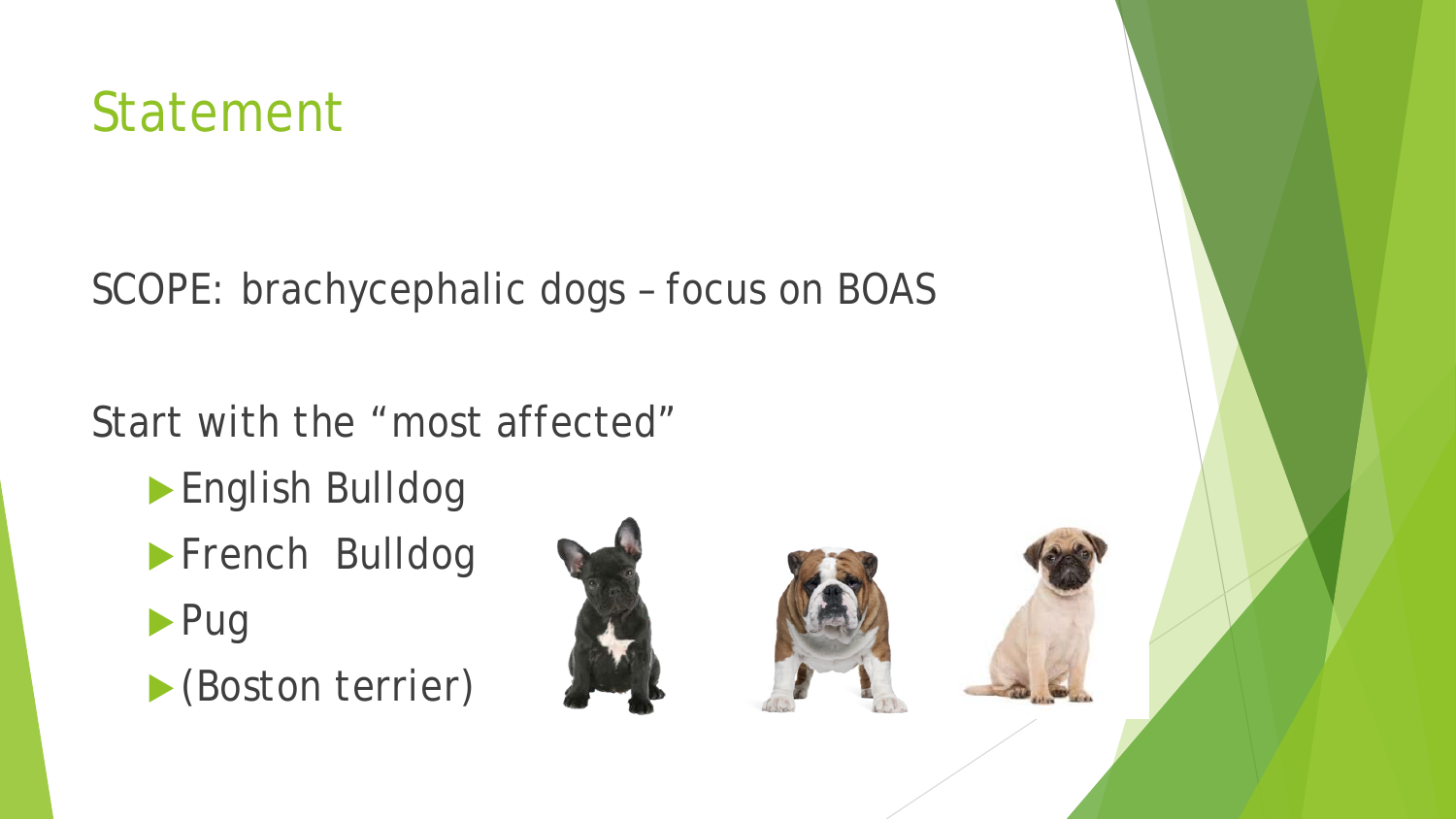## Statement

**Although focusing on BOAS ones more:**

**Take an holistic approach** 

**Do not forget** 

- **Other Brachy related issues**
- **Other conditions** 
	- **affecting Brachy breeds**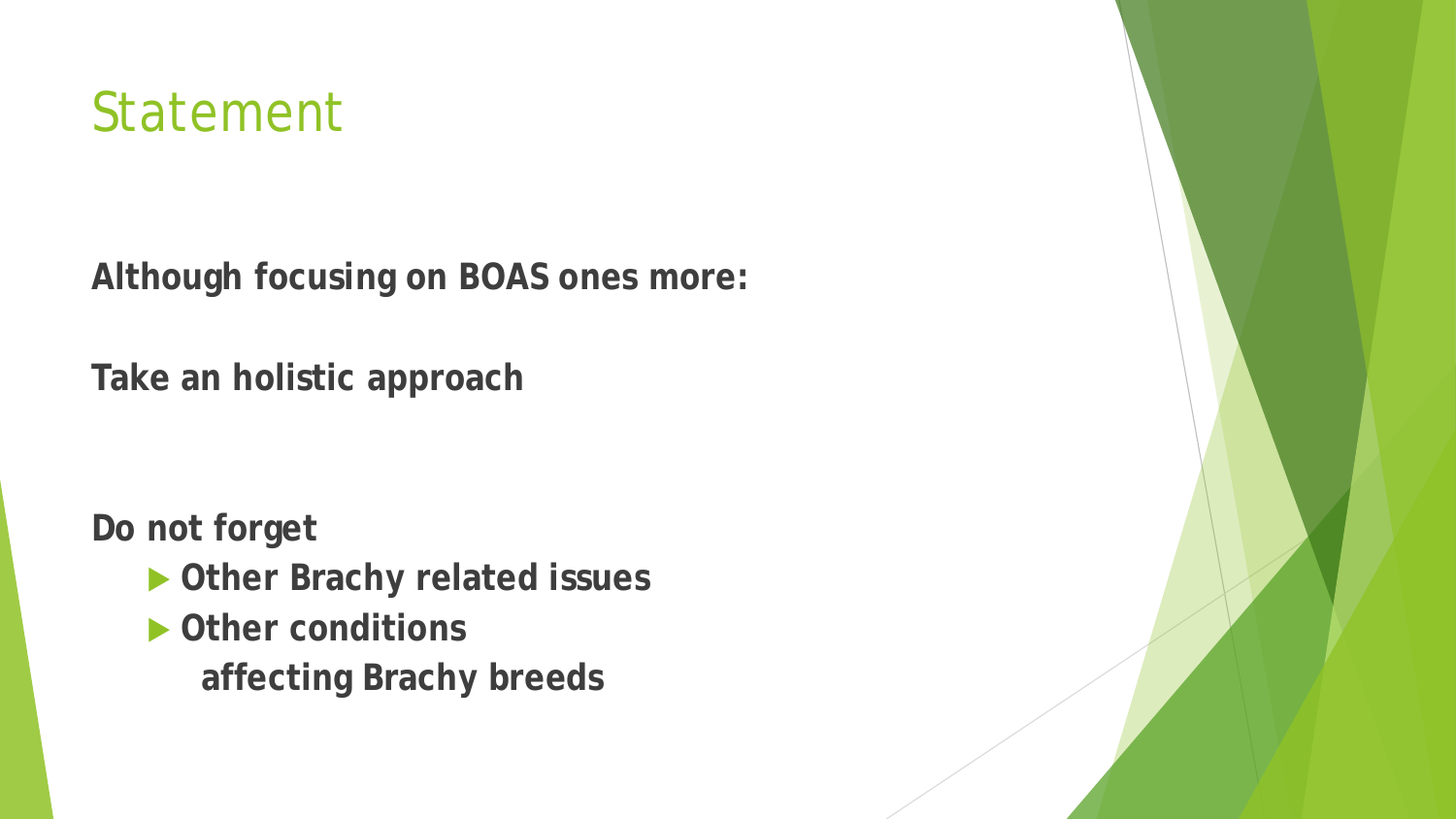## Statement

In todays meeting we miss important stakeholders that need to be involved

**I.e breedclubs, breeders and showjudges of** brachybreeds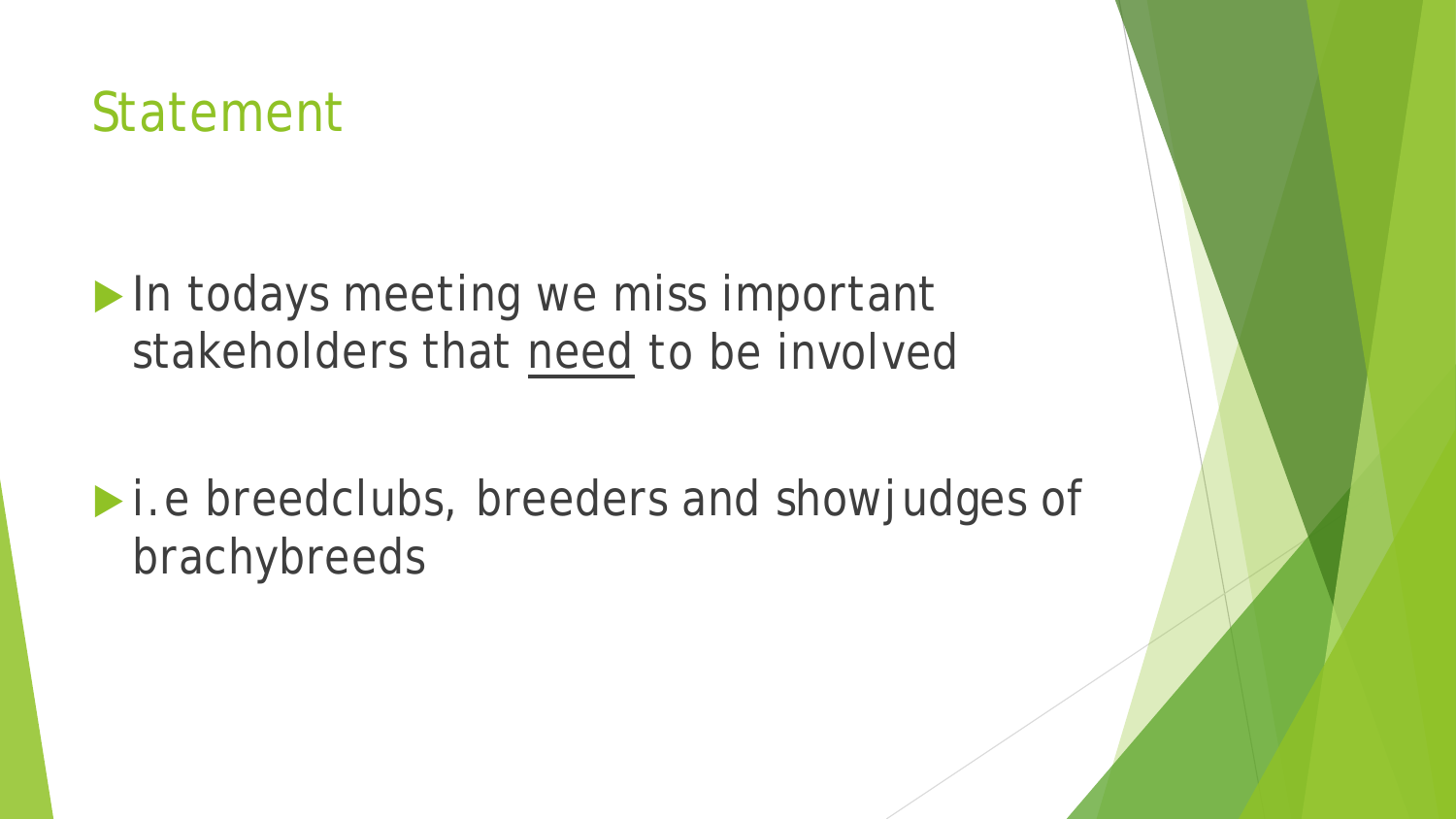#### **Develop an open access epidemiological data repository**

- Sited on DogWellNet (not behind any firewalls)
- Searchable by breed and/or condition
- Links to open access data
- Directly holding data that are not open access
- Metadata available on datasets (e.g. Definitions of datafields, information on data generators)
- Basic advice on how to safely use these data, risks of assumptions etc.

Actioners: Dan O'Neill, David Sargan, Jane Ladlow, Cassandra Smith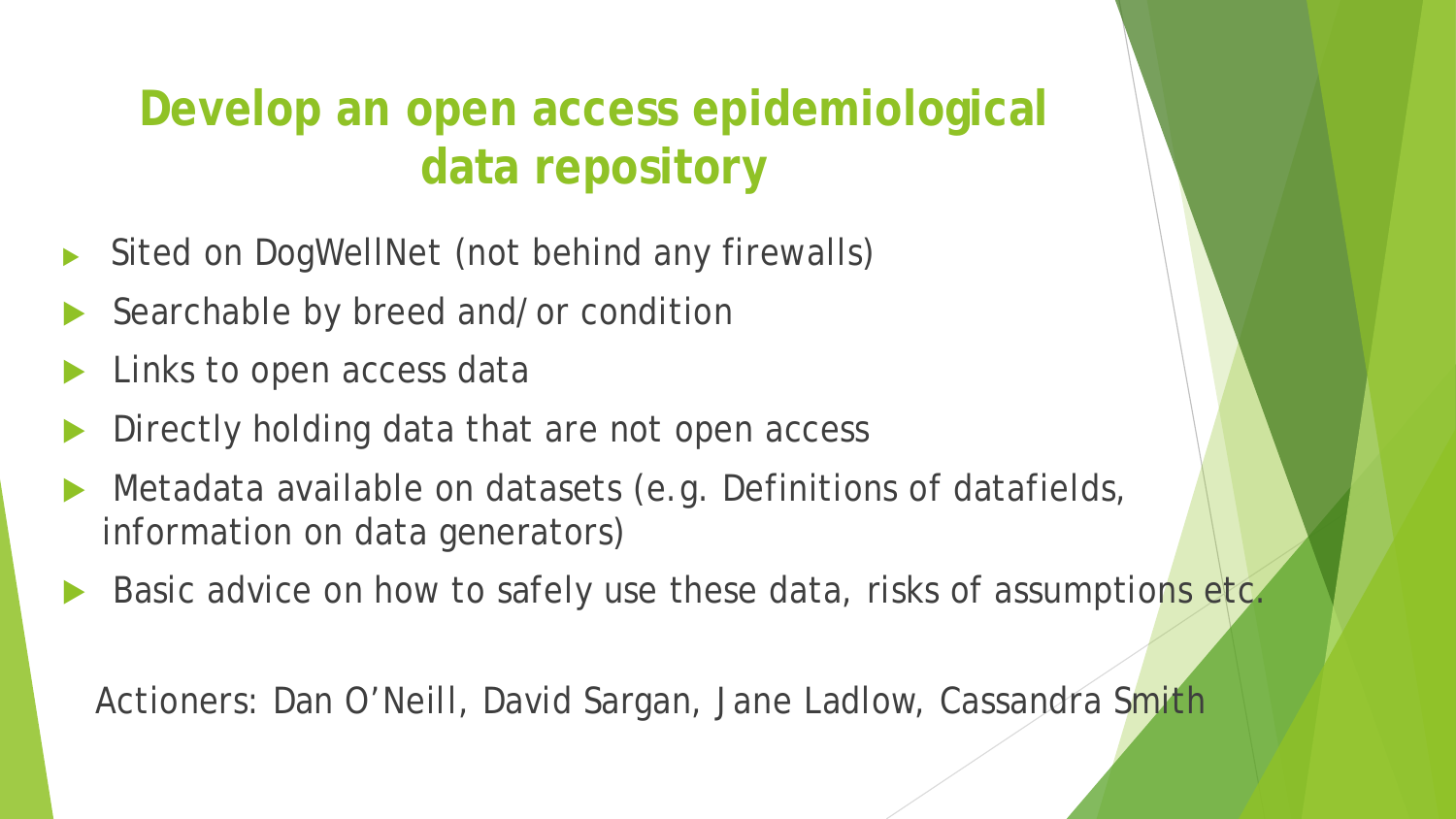#### BOAS Disease recognition and treatment Guidelines

Advocate a user friendly grading system, usable by general veterinary practitioners and understandable by the general public and breeders that can be used for screening dogs, guiding breeding, monitoring disease progression and treatment options.

Jane Ladlow – Cambridge BOAS group Claire Rusbridge – University of Surrey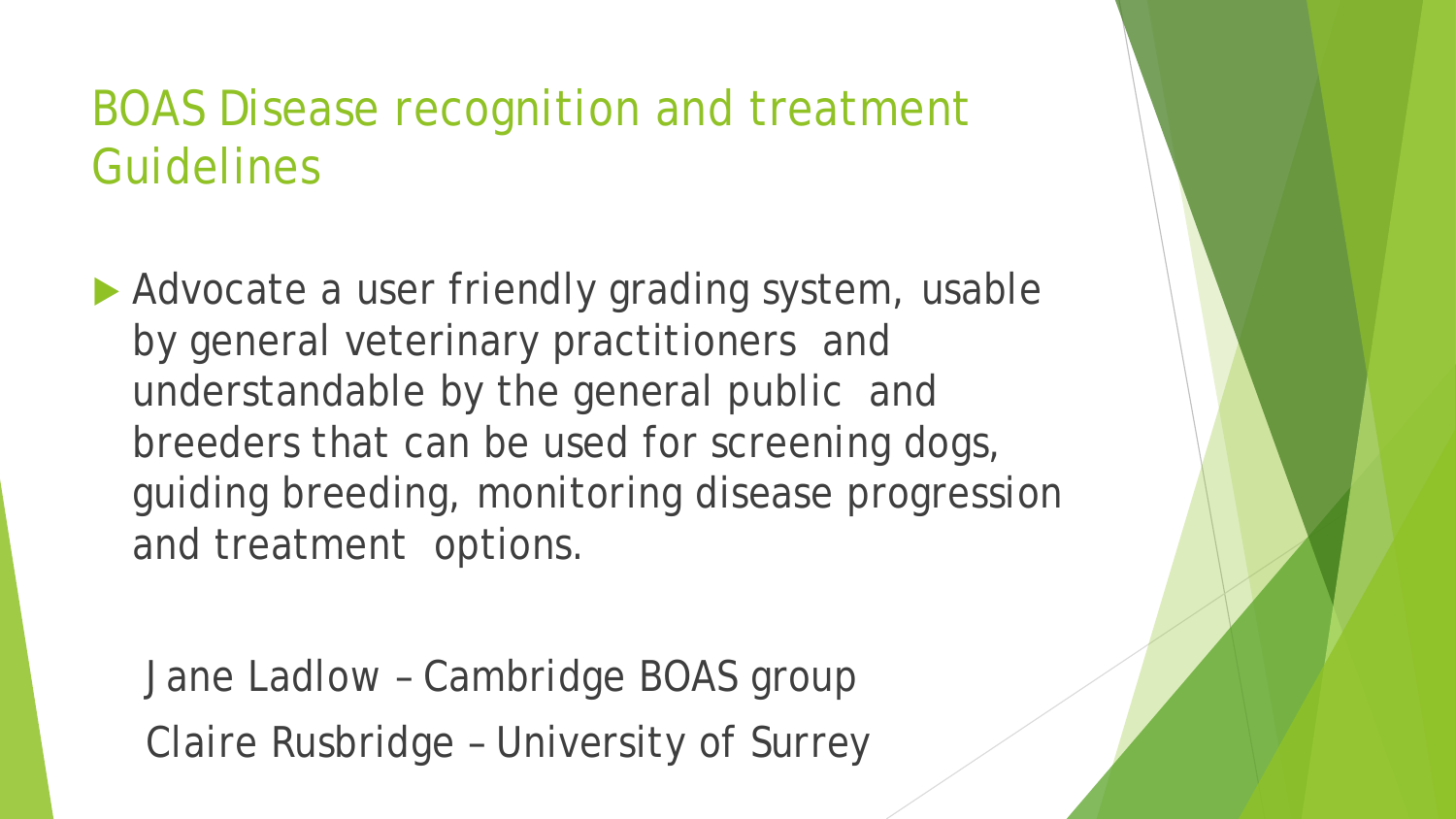## Changing perceptions between stakeholders

- ▶ The group will aim to work with different stakeholder groups in order to work out how best to change perceptions, acknowledging that different approaches will be required – one size doesn't fit all
- Groups include public, breeders, vets and show communities
- ▶ Use of targeted positive messaging and strategies which engage and involve stakeholders

Tamzin Furtado – Human behaviour change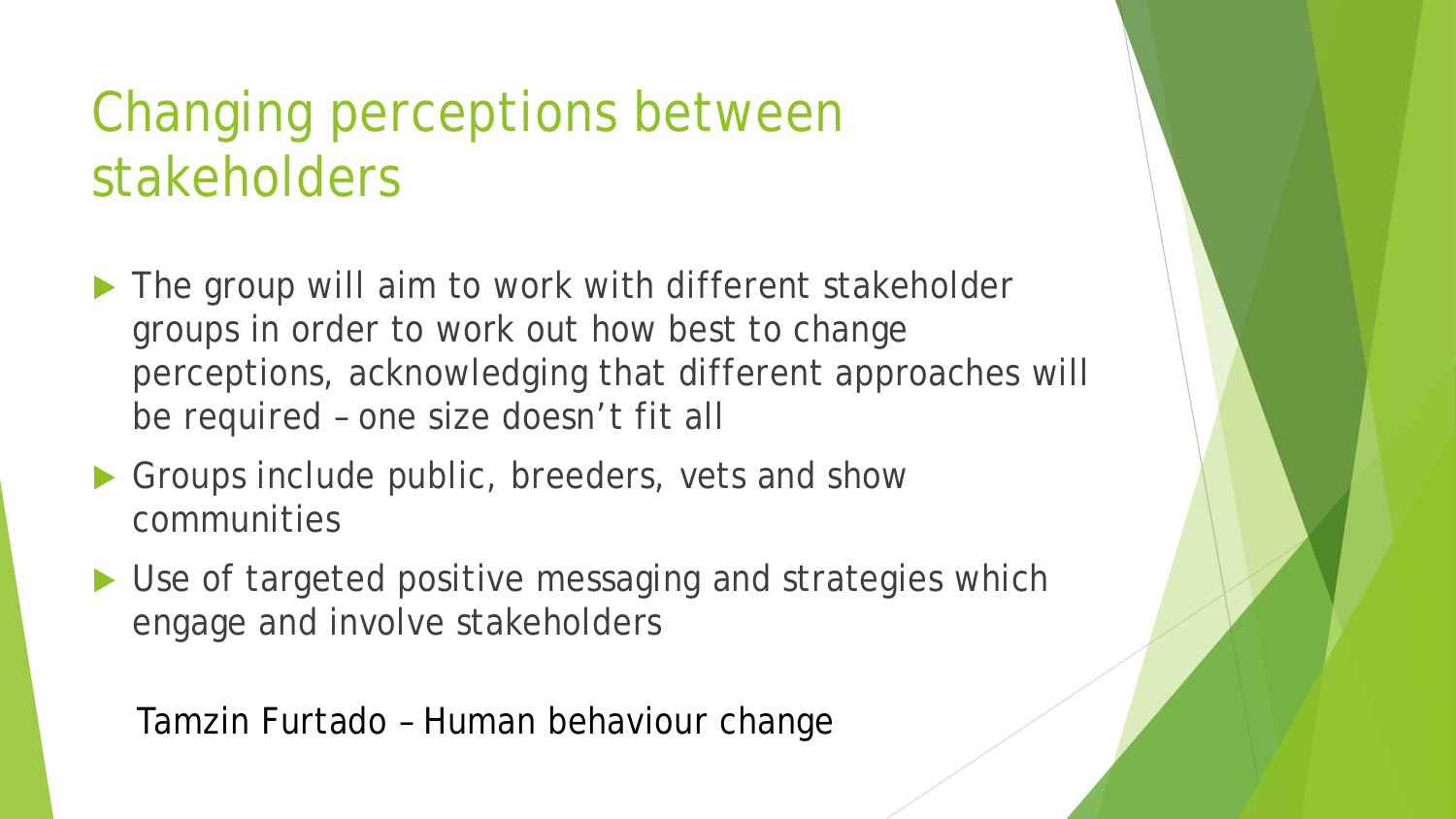## Action Plan for Breed Standards

- Work with the Breed Clubs and communities to introduce changes to the (UK) Kennel Club's Bulldog, French Bulldog and Pug breed standards. (These are already supported by the Kennel Club's Dog Health Group Breed Standards and Confirmations Sub Group).
- NB UK is considered by the FCI as the country of development of the Bulldog and the pug
- To work with the French Kennel Club to make similar changes to their (FCI) Breed Standard. (France being considered by the FCI as the country of development).
- To attempt to influence other jurisdictions outside of the UK to introduce similar changes into their Breed Standards.

Bill Lambert- Senior Health and Welfare Manager- The Kennel Club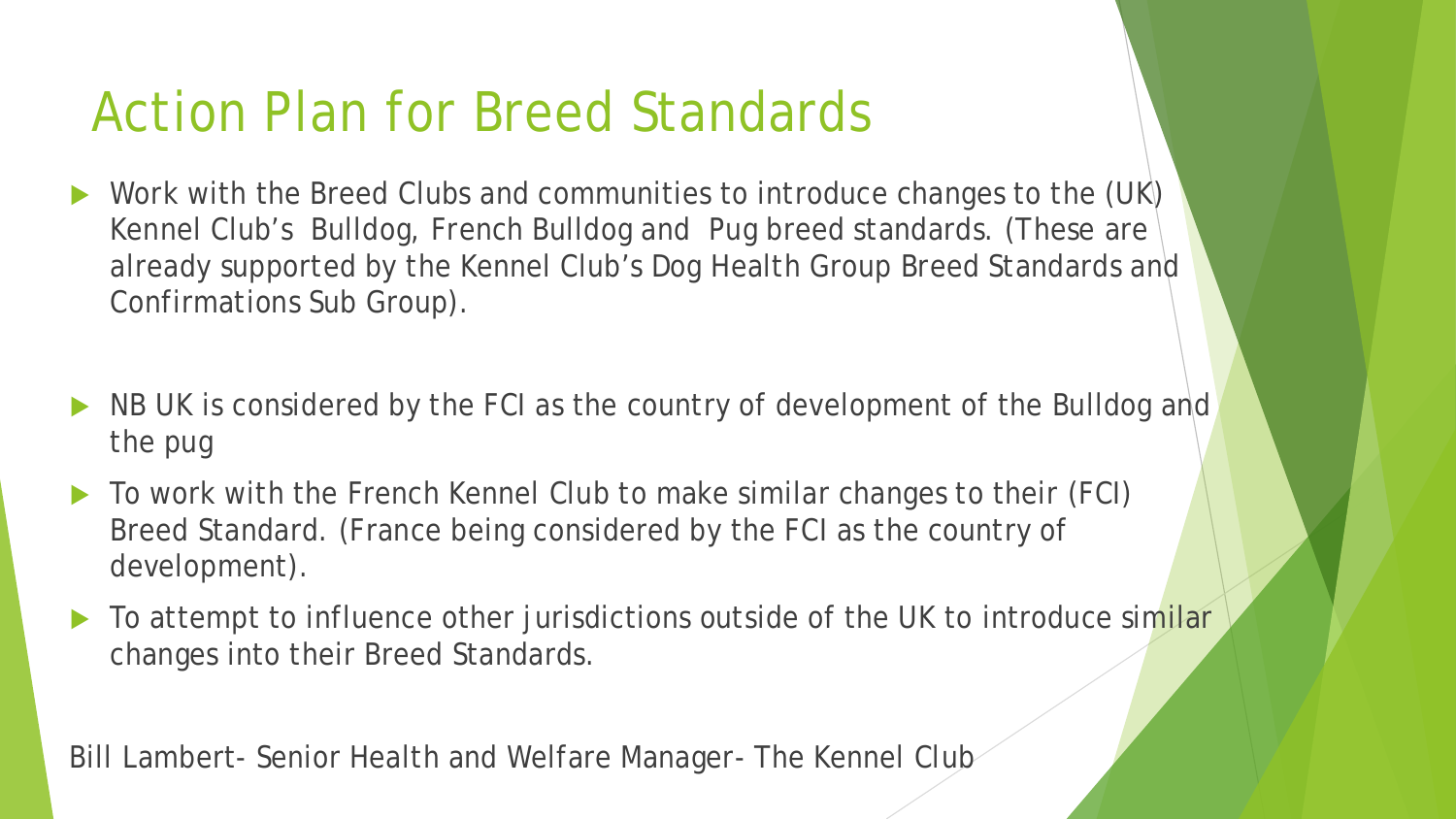## Genetic action plan for extreme morphologies (BOAS, Spinal, Disc. Dental, ocular health

- Estimated breeding values should be developed and used to **reduce incidence of BOAS**  within each breeding population
- **Possible outcrosses** may be considered if necessary for continued advancements in breed health.
	- Involve population and molecular geneticists to model the ideal way to improve health and diversity.
		- Need to know homozygous intervals within each breeding population and ensure that any outcrosses would improve diversity and eliminate deleterious regions.
		- Evaluate existing populations and crosses that may already offer a pool of useful genetic diversity.
	- **Involve a broad spectrum of breeders and breed communities including those already** outcrossing.
	- ▶ Danika Bannasch UC Davis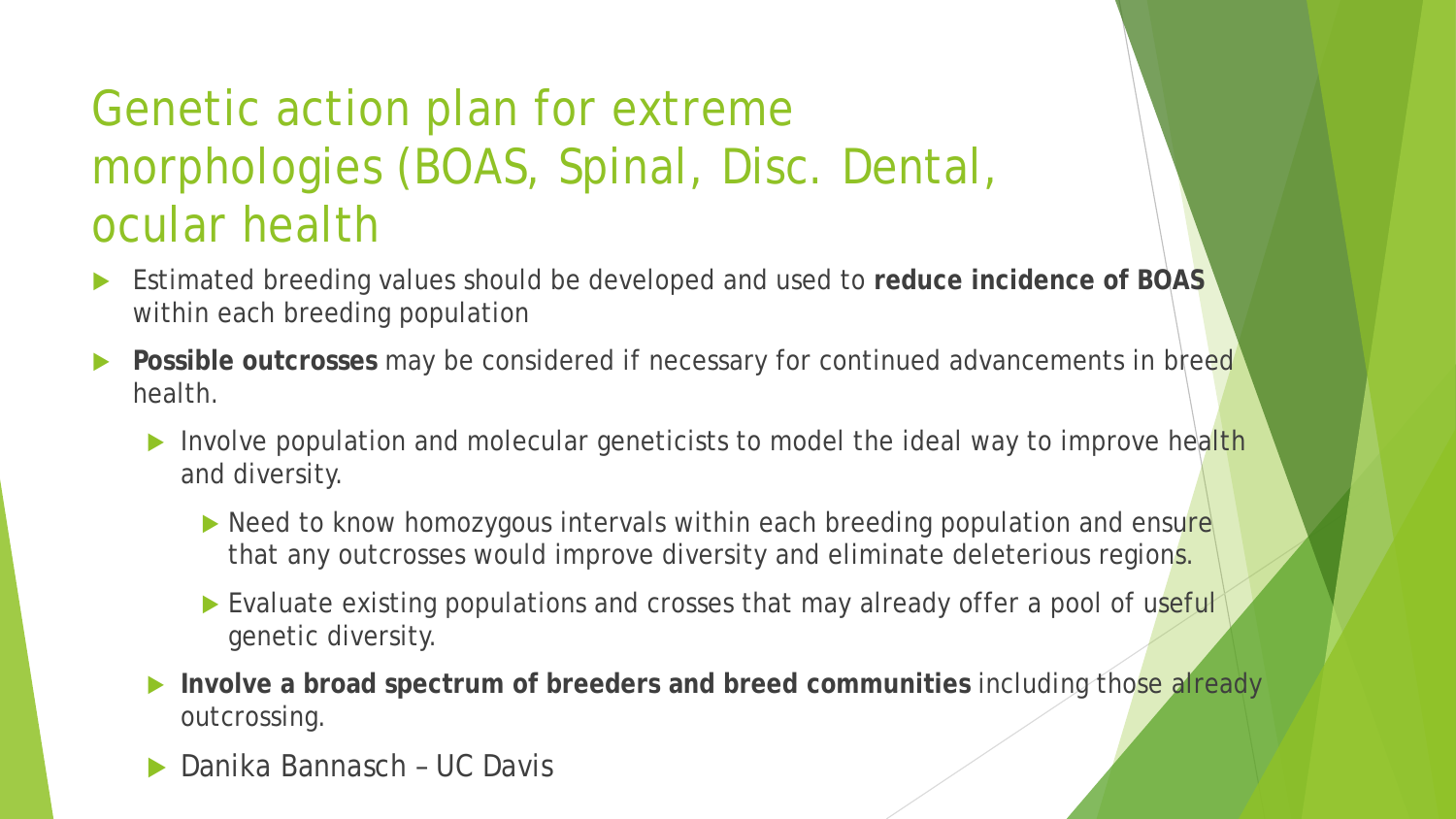## Proposal: IPFD adds it name to GPOI statement that obes dogs is a disease as accepted in humans

#### The Global Pet Obesity Initiative Position Statement Ernie Ward DVM Alexander J. German BVSc, PhD, Cert SAM, DECVIM, SFHEA, FRVCS Julie A. Churchill DVM. PhD. DACVN Confirmed support from the following veterinary healthcare professional organizations as of December 17, 2018:

AAFP - American Association of Feline Practitioners AAVN - American Academy of Veterinary Nutrition ACVIM - American College of Veterinary Internal Medicine ACVSMR - American College of Veterinary Sports Medicine and Rehabilitation AVNT - Academy of Veterinary Nutrition Technicians AVMA - American Veterinary Medical Association- Board of Directors BVA - British Veterinary Association BSAVA - British Small Animal Veterinary Association CVMA - Canadian Veterinary Medical Association CAVN - Canadian Academy of Veterinary Nutrition Cats Protection (U.K.) Dogs Trust (U.K.) ESVE - European Society of Veterinary Endocrinology ESVIM - European Society of Veterinary Internal Medicine FECAVA - Federation of European Companion Animal Veterinary Associations ICC - International Cat Care ISFM - International Society of Feline Medicine NAVTA - National Association of Veterinary Technicians in America **PNA** - Pet Nutrition Alliance. PDSA - The People's Dispensary for Sick Animals **SCE** - Society for Comparative Endocrinology WSAVA - World Small Animal Veterinary Association

**Uniform Definition of Obesity** 

We call for the veterinary profession to adopt uniform nomenclature for canine and feline obesity. There is currently no universally-accepted definition of obesity in dogs and cats, and this

Ward E, German AJ, Churchill JA. The Global Pet Obesity Initiative Position Statement. 2018.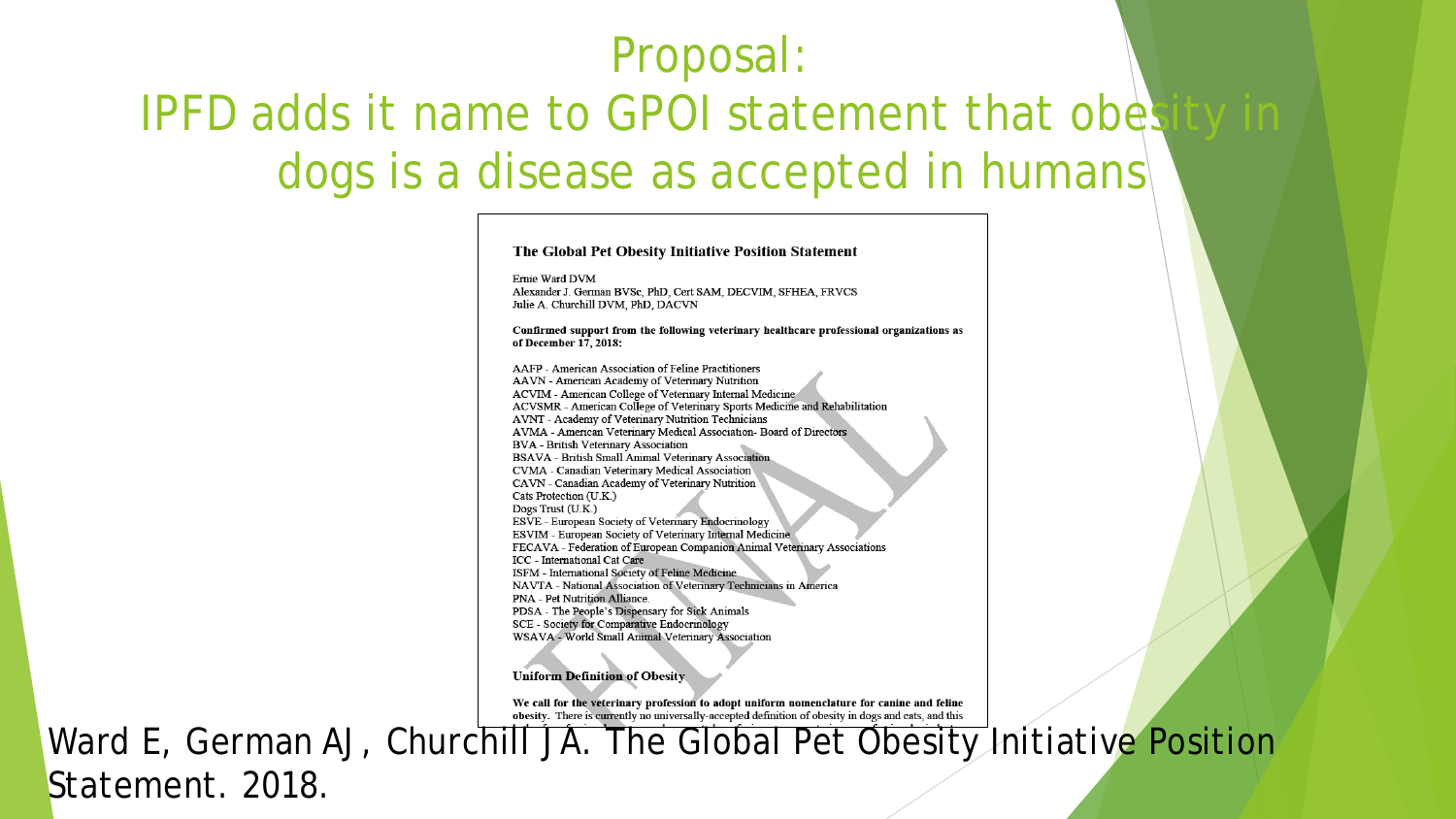#### Proposal: IPFD accepts that obesity in dogs is a disease

- **There is currently no universally-accepted definition of** obesity in dogs"
- This makes it challenging for veterinarians to provide clear messages to their clients about obesity and might explain why veterinarians rarely record the presence of obesity in the clinical records of their patients."
- "Our recommendation is that the term obesity be defined as 30% above ideal body weight….. equivalent to 8/9 using the preferred 9-point system."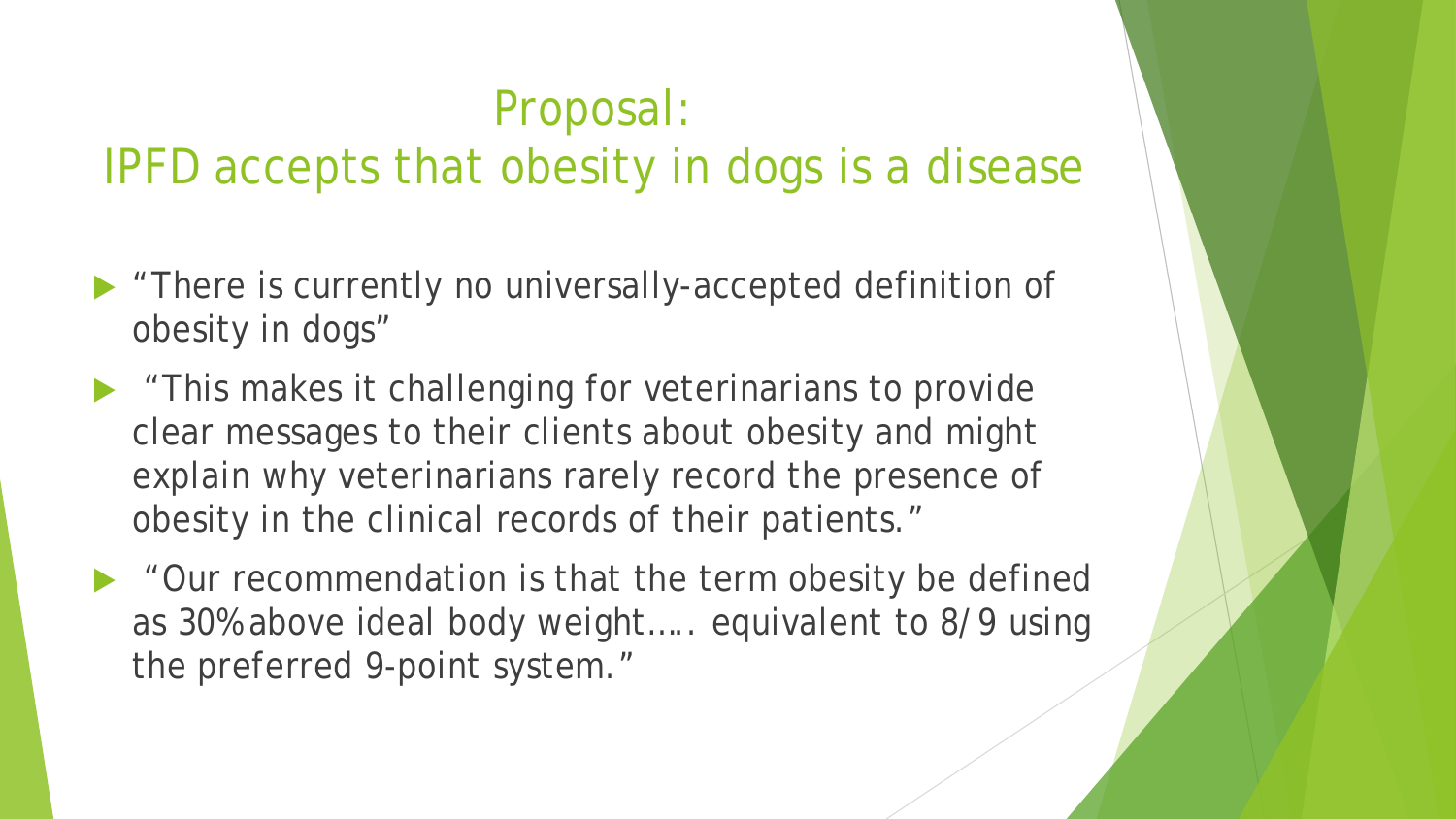- "Obesity also meets the American Medical Association (AMA) definition of disease namely:
- 1. An impairment of the normal functioning of some aspect of the body
- 2. Demonstrates characteristic signs or symptoms
- 3. Causes harm or morbidity"
- In humans: "the broad trend has been toward adopting obesity as  $\frac{1}{2}$  a formal disease definition"
- In dogs: "a formal obesity classification will actually reduce stigma"
- "Obesity can reduce life expectancy, negatively impact quality of life, and is associated with various comorbidities."